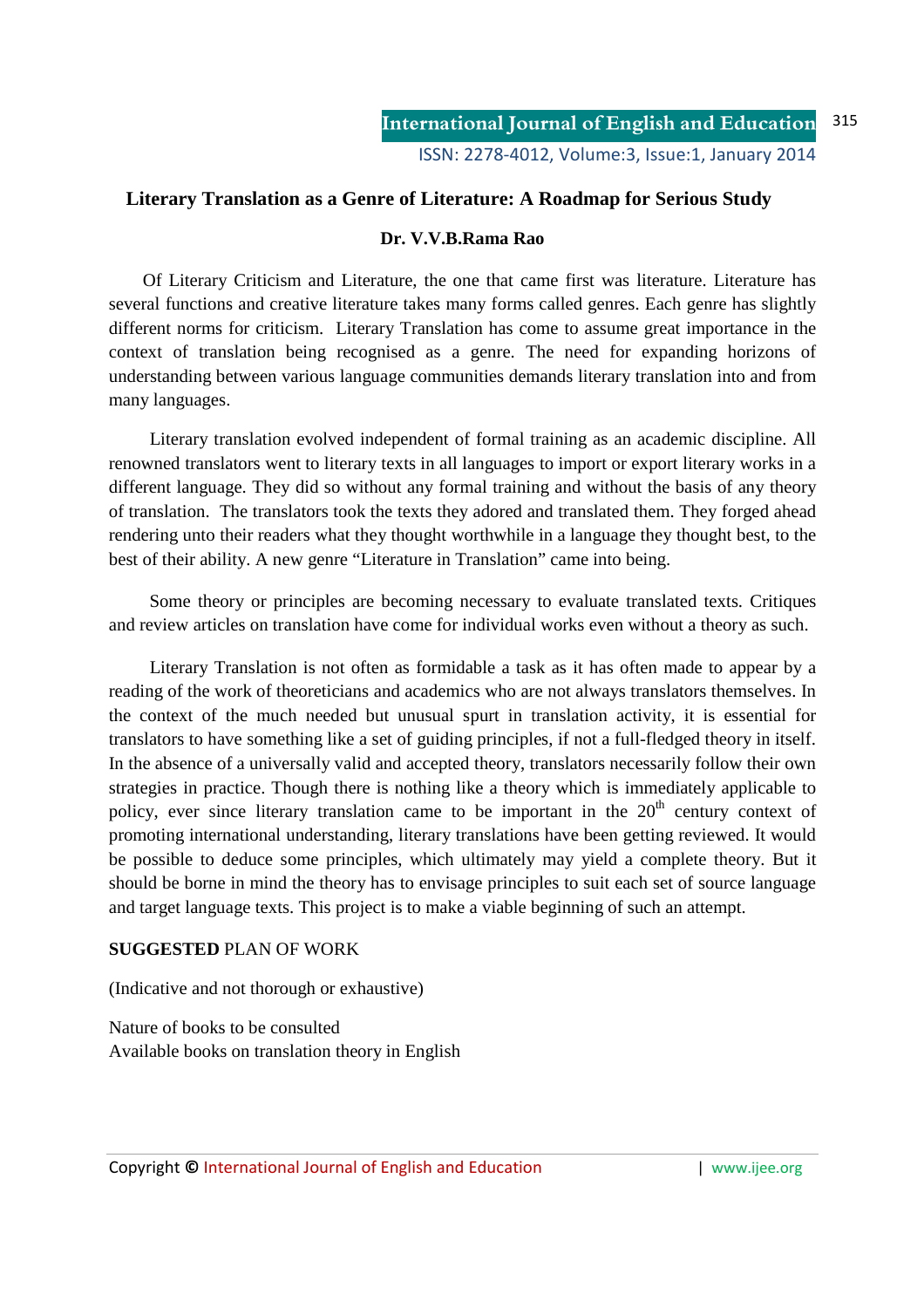#### **International Journal of English and Education** ISSN: 2278-4012, Volume:3, Issue:1, January 2014 316

*Books on Applied Linguistics helpful for translation* 

*Collections of Essays on Translation* 

*Our own treatises on aethetics and literature* 

 *Norms of criticism prevalent for Literary Translation - A tentative list* 

*a)Faithfulness to the Source Text* 

*b)Degree of Freedom taken* 

*c)Possible justification for deviation* 

*Different genres of original works and their translation into the same or another genre* 

- *a) novel into novel*
- *b) story into story*
- *c) poem into poem*
- *d) poem into prose or free verse*
- *e) prose play into prose play*

*f) poetic drama into poetic drama etc* 

*Listing different kinds of Translations* 

Itemisation of procedures, methods and Principles

Towards a terminology for assessing literary translation in the light of the general norms of Literary Criticism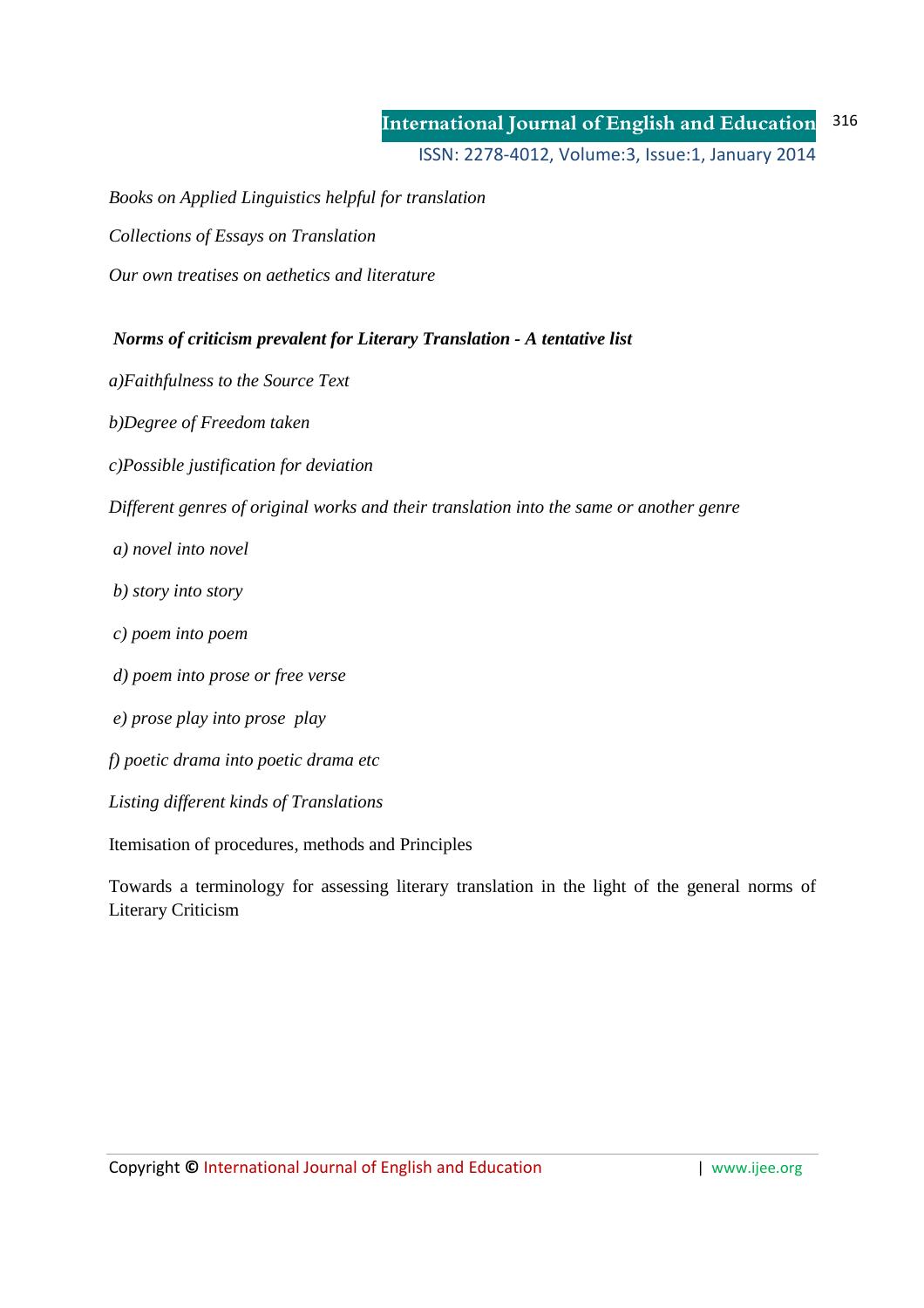ISSN: 2278-4012, Volume:3, Issue:1, January 2014

*Collection of some important translated works* 

*Ultimate tests* 

*Readability* 

*Easy flow* 

*Retaining the flavour of the Original* 

*Does the translated text read like an original or a translation?* 

*Study of the techniques and strategies followed in the translation* 

The basic questions before embarking on the practice are:

- a) Which is the text being translated genre-wise: prose, poetry, fiction or drama?
- b) What is the purpose of translation: transferring information. from one language to another or carrying a literary text from one language to another
- c) Is it translating instructions etc. from a manual in one language into another?
- d) What is the type of text in terms of its original composition, contemporary, classical medieval or ancient?
- e) Who is the target reader, the elite, neo-literate, the general public or students with a specific purpose?
- f) Is the translation in the same genre or into another?

Here is another table to show various categories of translation:

| Nature of the Source Text | <b>Target Reader</b> | Intended use / utility               |
|---------------------------|----------------------|--------------------------------------|
| Informative               | Ordinary reader      | Passing on information               |
| Instructional             | Worker               | Using a manual / Set of instructions |
| Language study            | Student              | Imparting language skills            |
| Literary Text             | Literature lover     | Literary appreciation - joy          |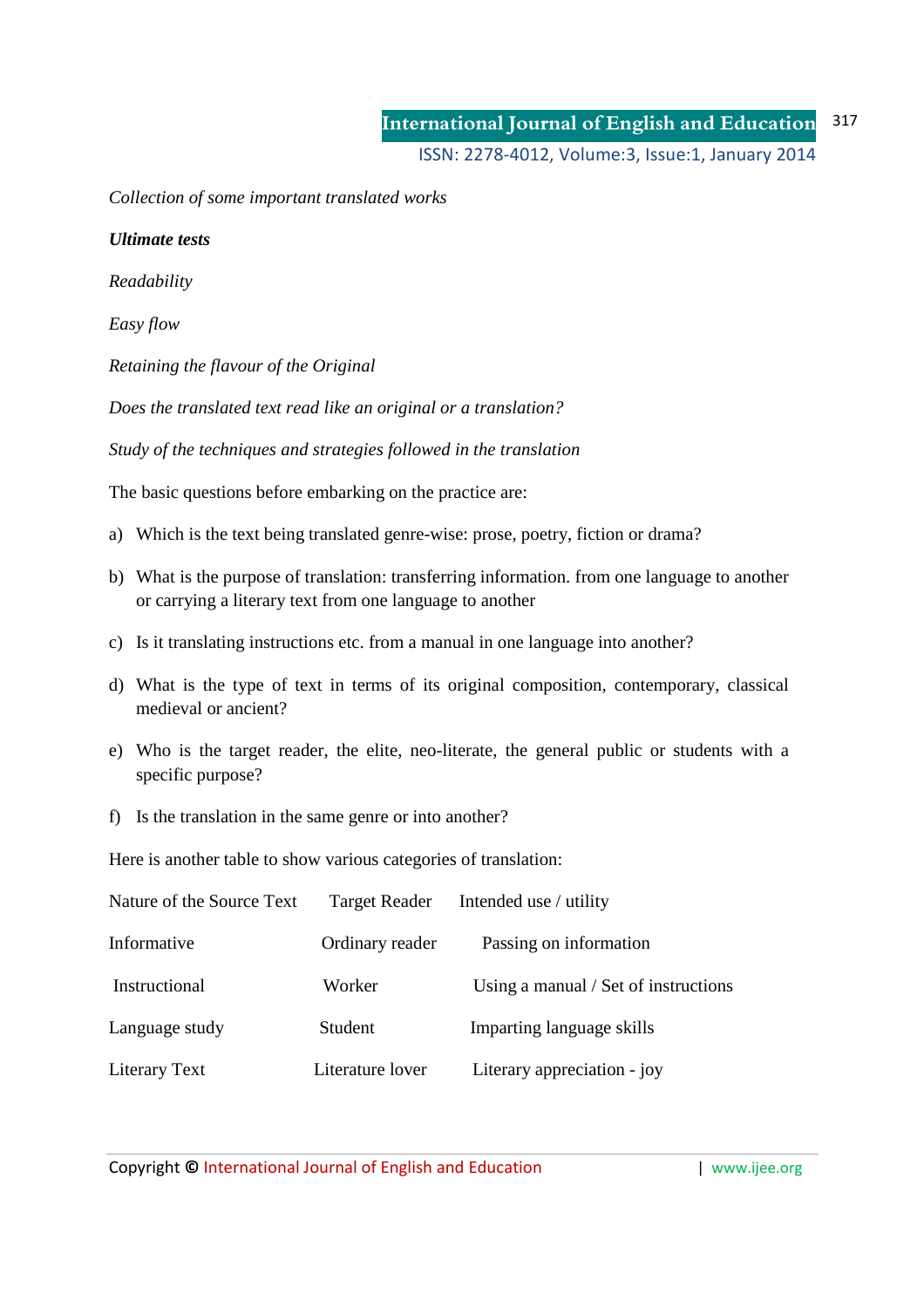Here we are concerned with literary translation and it is our aim to take as much of the beauty and significance of the source text into the target text. After carefully considering the answers to the questions raised above we have to make a number of choices. In matters of style, diction, expression etc what is most important is appropriateness, aptness, ('naturalness') and felicity in the target language.

 A study and an analysis of Social markers, markers of cultural levels, registers, and technical words, need to be carried into the target language with utmost caution. The translator could be faulted for taking too much for granted from his reader or, in the other extreme, underestimating the reader. Pedagogic translations may be an exception to this. Too many explanations and too many footnotes distract. And then the most important thing is the stance of the translator. The ideal thing is to be inviting, enthusing and encouraging the reader to get the feel of the original text. It is essential to be reader-friendly and the fidelity to the target reader is obviously a little more important than fidelity to the original text.

 The validity of a translated text does not depend totally on one to one correspondences between the original and the translated texts. Some parts, fragments may be safely omitted, some may have be excised in extra-ordinary situations. It is useful to retain some words of the original, especially terms of kinship, items of dress, words of address, interjections, expletives, items of food, clothing etc. not only in unrelated but even in cognate receptor languages. The receptor language stands to gain some loans from the original, when they eventually become familiar and popular. Translated texts can contribute to the growth of the receptor language in terms of lexis.

 Another table would be of practical value to decide specifically before undertaking translation:

a)Category of translation: Informative, Instructional or Literary

Target reader: Lay person, User of a Manual, Student/Learner, Literary enthusiast or general public.

b)Source language (Original text):

c)Genre: prose, short story, novel, poem etc.

d)Period of writing: ancient, medieval, modern or contemporary

e)Target language (language into which text is being translated)

: Having decided that we are interested in literary translation, we have to study the translated literary texts first to understand the strategy of the translator in terms of translating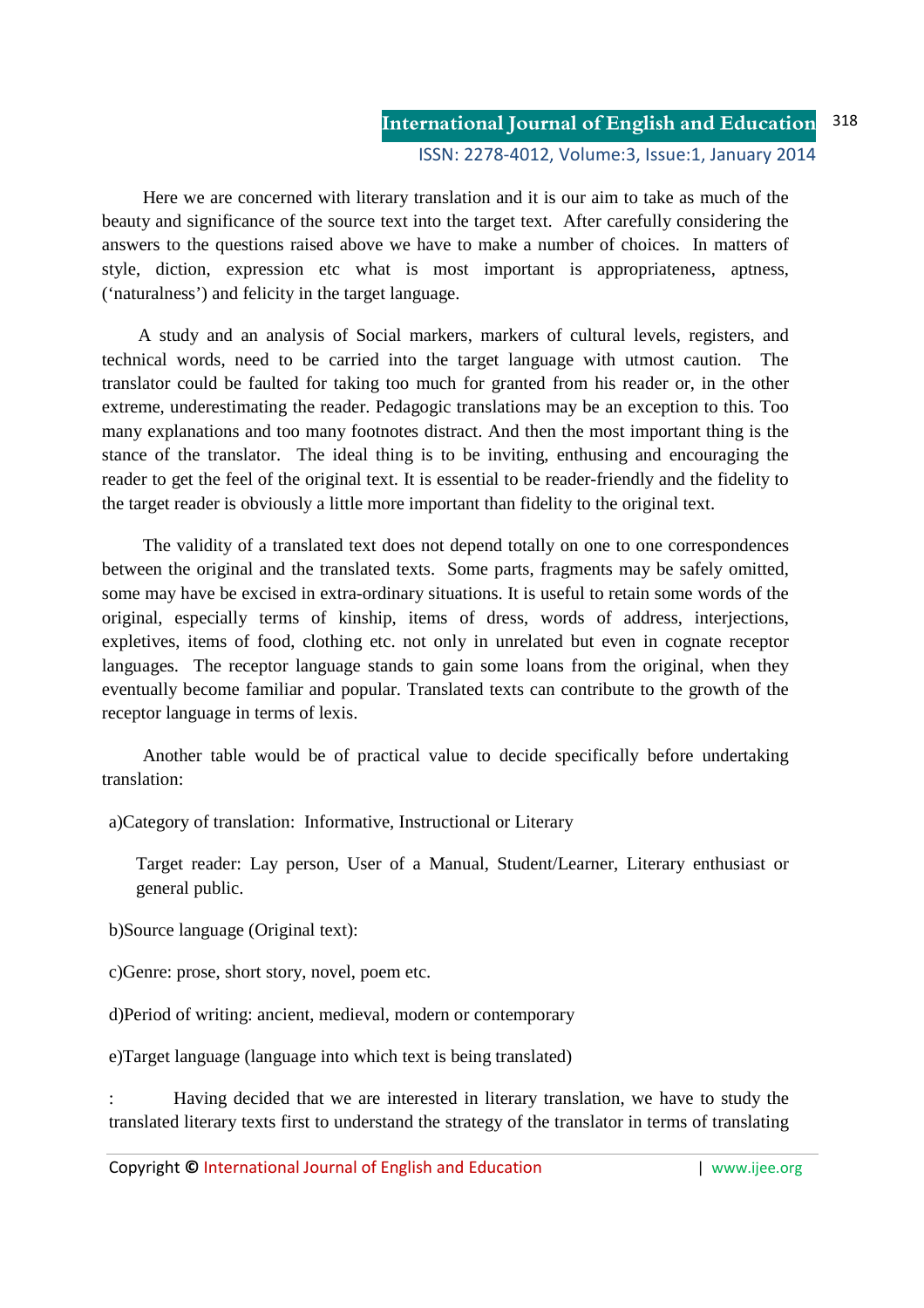#### **International Journal of English and Education** ISSN: 2278-4012, Volume:3, Issue:1, January 2014 319

various features like style, grammar, syntax, vocabulary, structure, idiom, expressive devices and so on. It took some more time for the public and more importantly scholars and educationalists to widely realise the need for translations of literary texts from one *bhasha* literature into another.

Different choices and ensuring coherence and harmony

*Scrutiny of the selection of* 

- *a) style*
- *b) social level*
- *c) cultural variety*
- *d) register*
- *e) technical terms / jargon*
- *f) regional variety / dialect etc*

# *Degrees of Translation-validity*

- a) over translation
- b) under translation
- c) mistranslation
- d) ability or inability to convey cultural nuances

## **Different Kinds of Translations**

 Translations vary according to the purpose and according to the target reader the translator has to have in mind. This point needs to be taken into consideration for evaluating a translated work. For example, a translated text is prescribed for study in an educational programme for learning a language or for understanding the literary beauty of a text. This translation demands extensive notes not only on lexical, semantic, syntactic items but also on tropes and other expressive devices. This needs a pedagogic translation, though the term has not gained any currency yet.

## *Evaluating an interactive translation*

 This is a kind of translation where a translator sits with the writer of the original and goes on with his task where the writer can suggest modifications etc. This ensures credibility and authenticity but this cannot always happen. Even here a critic may find places where there might be inadequacies, especially when the writer does not know the receptor language well enough.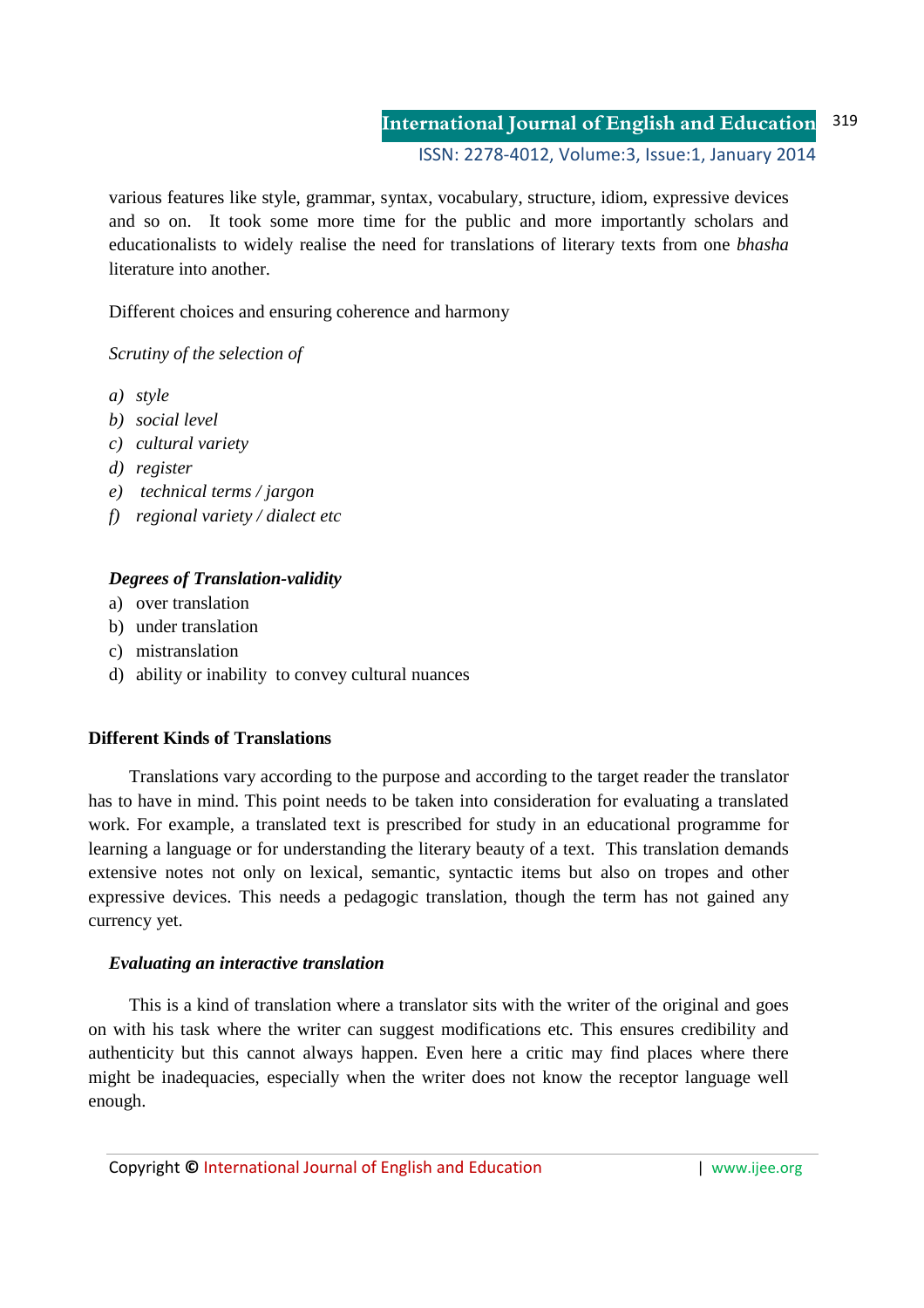#### *Evaluating Collective Translation*

 Collective Translation is resorted to by institutions like Sahitya Akademi when on a priority basis a text needs to be translated. A number of translators are assembled at a place where the work before them is discussed first and later assigned to every one individually. The work of each is discussed in the group, commented upon and guided for fresh drafts. Fresh drafted are discussed again for finalisation and sent to press. Some kind of uniformity and adherence to rules is ensured. The object is to convey the beauty in the very best way into the receptor language. Even this needs critical evaluation and a basis for that which may be particularly relevant for that kind of work.

If putting an idea into language is one kind of 'translation' activity, translating that into another language is another, more difficult, process. In the first instance it is less complex but the second translator poses several problems. In creative writing there is a special significance intended in the use of vocabulary and expressive devices. Aesthetic considerations play a very important role. This leads to complex problems very frequently. There are so many ways in which a literary text, which is a piece of creative- writing, can be rendered into another language. This is not the case in factual, informative writing where the purpose is comparatively narrow and limited. Poetry, for example is imaginative writing, which, usually, lends itself to a wide variety of interpretations. The translator needs to be very clever trying to make his translation as variously suggestive and as variedly communicative as the writer of the original text.

 *Sahridaya* is essential for the appreciation of a literary text and it is no less a prime requirement for that appreciation in the translator. . For the translator it is an essential prerequisite, for he or she has to put across the seen/imagined/felt beauty into the target language. The translator-transcreators who have rendered the texts, for example, into Telugu from Sanskrit centuries ago were great imaginative artists themselves. They have minds and hearts that could get into that creative frenzy to come up with a version that had been their own in many ways. Their capacity to envision and intuit has earned for them laurels, which they never thought would accrue to them at all. They must have felt their work a way of redeeming what they believed was *rishirina*.

#### *Understanding remarks denigrating literary translation*

 Now there are certain remarks, which have to be understood in their right perspective. First the saying that poetry is something that is lost in translation. This may be taken as a caution to the practising translator. Then there is the saying that translation is like mistress: if beautiful she is not faithful and if faithful not beautiful. This at best could be a crude joke but even this could be explained as a caution to the translator who may take liberties with the original. Some say it is a sacred sin and a necessary evil. The words sacred and necessary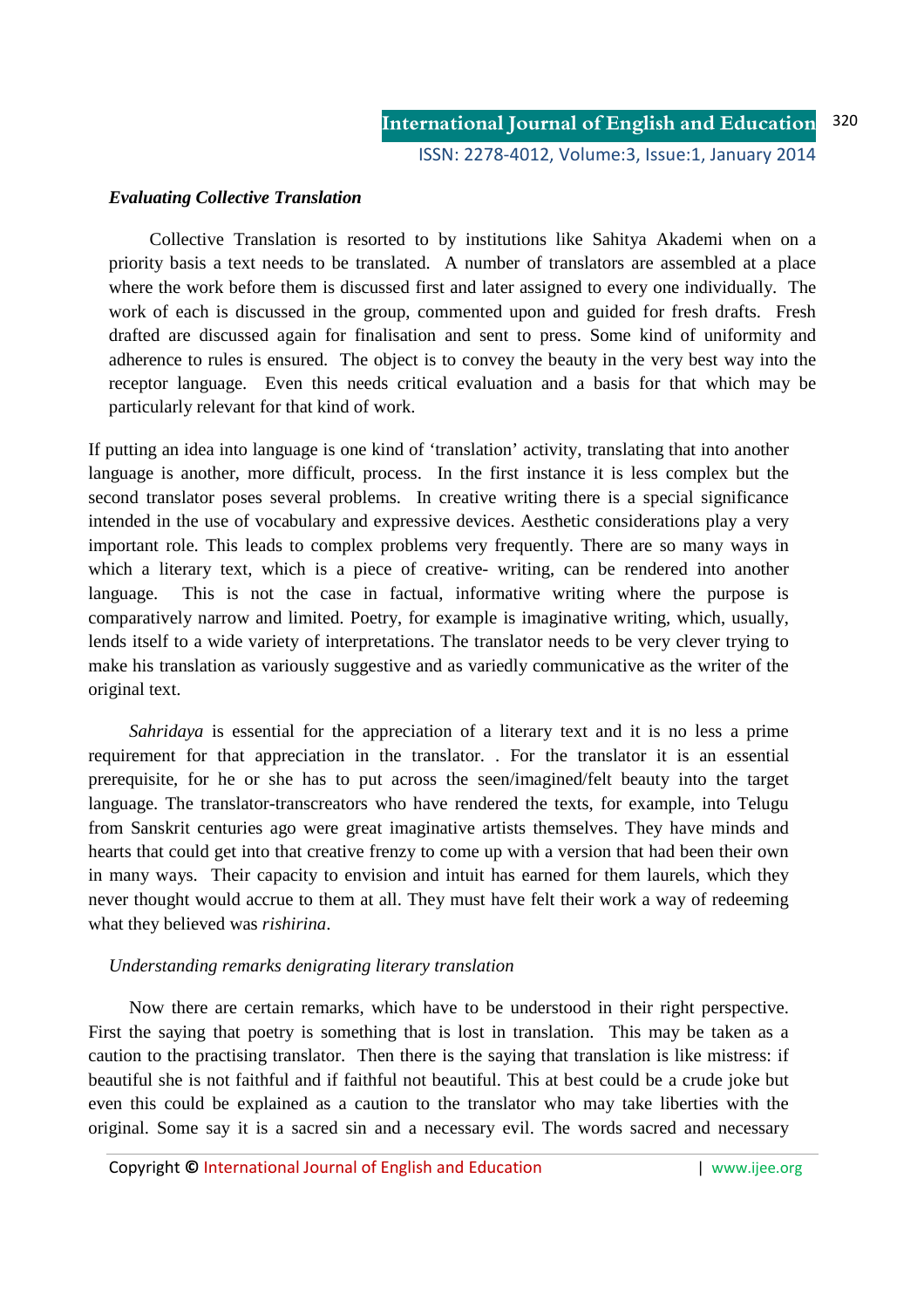should be enough for the enthusiastic translator. Then there is the million-dollar question of 'faithfulness' to the original and the translator's limits for trans-creation. Regarding the Fidelity – Betrayal Syndrome, Susan Bassnet asked a question: "Should the translator be faithful to the author or be faithful to those who cannot read the original language?" It is quite significant that she did not wait for an answer. There is another angle to it: this settles the question of fidelity and makes the French statement (if it is meant to be serious at all) just half-witty. Then the question regarding the degree of liberty a translator could legitimately take. This is a question best answered by the individual translator himself if anybody poses this to him personally. The degree of freedom varies from practitioner to practitioner and from text to text. A little fieldtesting with objective assessors would do the final translated text a lot of good.

### **Judging Translated Texts**

 Assessing the fulfilling of the obligations of a literary translator is an important aspect of literary criticism.

 It is the humble attempt of the translator to bring at least a part of the glory of the text before a reader who has no access to the original. For this he tries to accomplish a figurative *parakaya pravesa,* metaphorically getting into the original writer's body. Sometimes it is an adventure, sometimes more hazardous than rewarding, sometimes an expedition into uncharted waters, which may simply devour him or drive him away into the perilous seas in fairy lands forlorn. It is for this reason that we should go to translations with a measure of forgiveness for lapses.

 The translator intends his work for the sufficiently interested general reader who does not know the language of the original text. He is a provider of lift facility to those at the door ready to embark. Translation in its Latin cognate, we are told, has the travel meaning. The translator assumes that a reader comes prepared to put some effort to gain something. The reader is assumed to be interested in getting exposure to a new language and culture. The reader approaches the translated text determined to hear the proxy voice of the original writer. He knows full well that he is reading a translation and is prepared to accept it as the next best. If the translation is satisfying, it is forgotten that it is the other's voice and there is willing suspension of disbelief in deeming it as the author's voice. The reader gets the joy of accessing the author. The translator, then, is successful. It may be possible that he has some prior knowledge or exposure, which perhaps would make things easier for him. The facilitator does work to the best of his satisfaction, to the best of his knowledge and judgement.

 The reader is drawn to a translated work to read it avidly knowing that it is the next best to the original inaccessible to him, to get a fair measure of something of its tone, quality, for comparative study etc. He doesn't go there for serious evaluation of the quality of translation or critical judgement there on. In short, translations are not frequently read to pick holes. Even the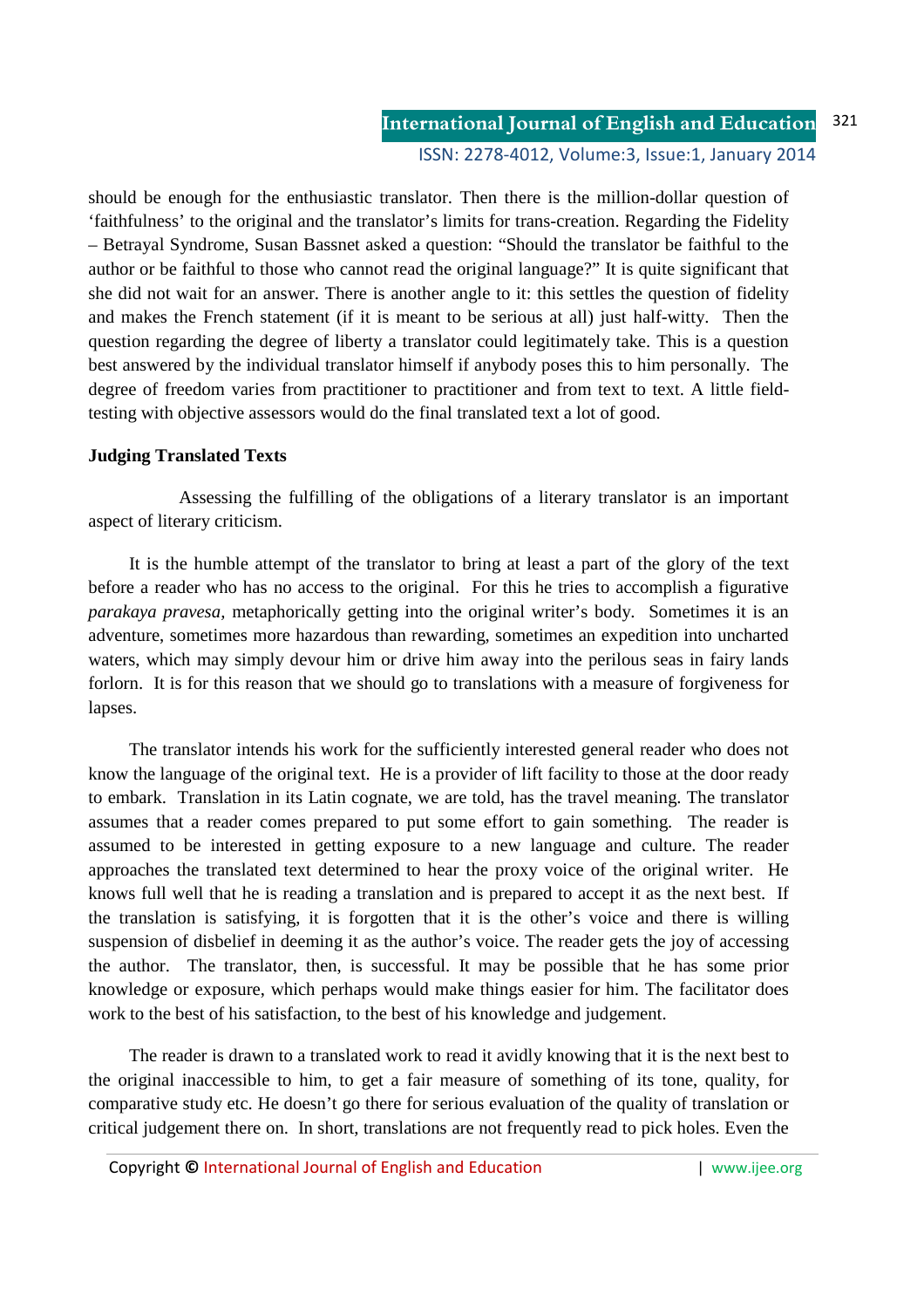one who knows both languages has to have his heart in the right place before passing value judgements solely based on isolated slips. This doesn't imply that the translator could hash it out and make the thing shoddy. This only enhances his onus to give his best. Criticising translated texts should do some good trying to set things that have gone askew straight. A critic of translated text should resist the temptation of "fishing in a barrel", a phrase used by L.E.Sissman, the American reviewer.. To declare that more damage than good is done by any given translation would only reveal a rash judgement. If the original writer has not done any damage himself by his writing, the translator cannot do any fresh damage.

# **Criticism and Review**

 -*The concept of nativism demands that we should refuse to receive standards other than those we have evolved ourselves. I think we Indians, being members of the oldest living civilisation in the world, are the most eligible to establish the native principle as an essential and fundamental requisite of human existence.* (Bhalachandra Nemade)

 Literary Criticism, broadly, is a matter of applying known and accepted criteria and principles to evaluate a piece of creative writing. Literary Translation being a comparatively new practice there are no definite standards, principles or strict methods.

We have to evolve our own theory, methods, procedures and concepts. Our accepted literary theories and principles of criticism can give us guidance in this matter. Coming to reviews, they are the personal assessments and opinions of the reviewer to give some idea of the book under review to the prospective buyer / reader.

 The corpus of reviews would give us data to enable us to deductively formulate some principles. A set of postulates based on observation and analysis could lead to a tentative hypothesis, which could be tested before it becomes a theory.

## **Salient Features of Criticism**

Criticism of Literary Translation is part of Literary Criticism. Literary Translation is a distinct literary genre. There are many theories of literary criticism but not even one regarding literary translation. A theory cannot be promulgated overnight.

This study can lead to an exploratory monograph, which could be step towards the formulation of theory. Itemisation and categorisation of methods, procedures and practices being followed by translators would be deduced from a corpus of translated texts comparing them with the originals also. Some oft translated texts like *Rubaiya*t of Omar Khayyam, Rabindranath Tagore's *Gitanjali*, to cite only two by way of a starting, and several individual poems would form the corpus. There are certain principles followed by different translators while translating